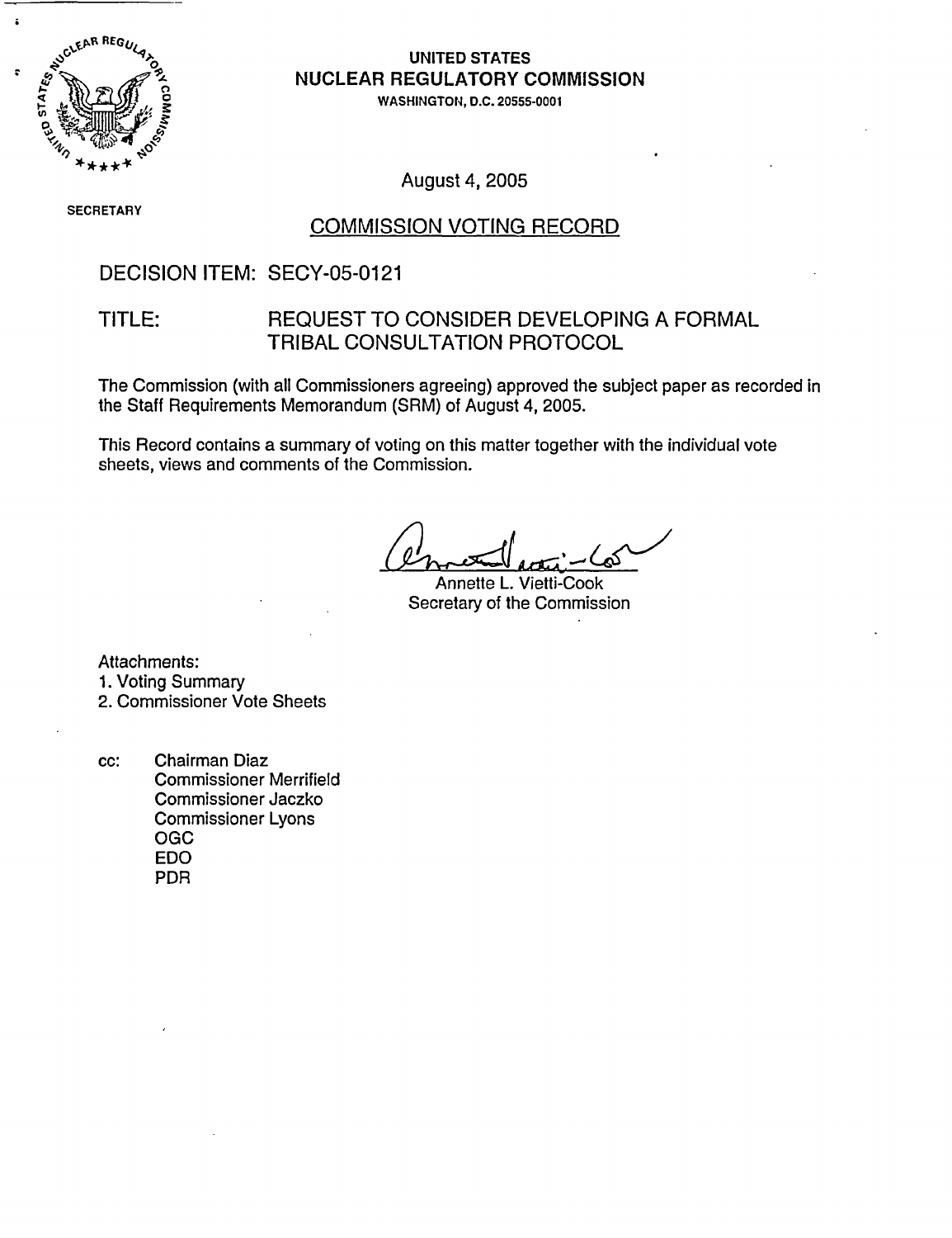## VOTING SUMMARY - SECY-05-0121

 $\ddot{\cdot}$ 

#### RECORDED VOTES

|                    | <b>NOT</b><br>APRVD DISAPRVD ABSTAIN PARTICIP COMMENTS |    | <b>DATE</b> |
|--------------------|--------------------------------------------------------|----|-------------|
| CHRM. DIAZ         | X                                                      | X. | 7/26/05     |
| COMR. MERRIFIELD X |                                                        |    | 7/13/05     |
| COMR. JACZKO       | X.                                                     | X. | 7/13/05     |
| <b>COMR. LYONS</b> | X                                                      | X. | 7/22/05     |

### COMMENT RESOLUTION

In their vote sheets, all Commissioners approved the staff's recommendation and some provided additional comments. Subsequently, the comments of the Commission were incorporated into the guidance to staff as reflected in the SRM issued on August 4, 2005.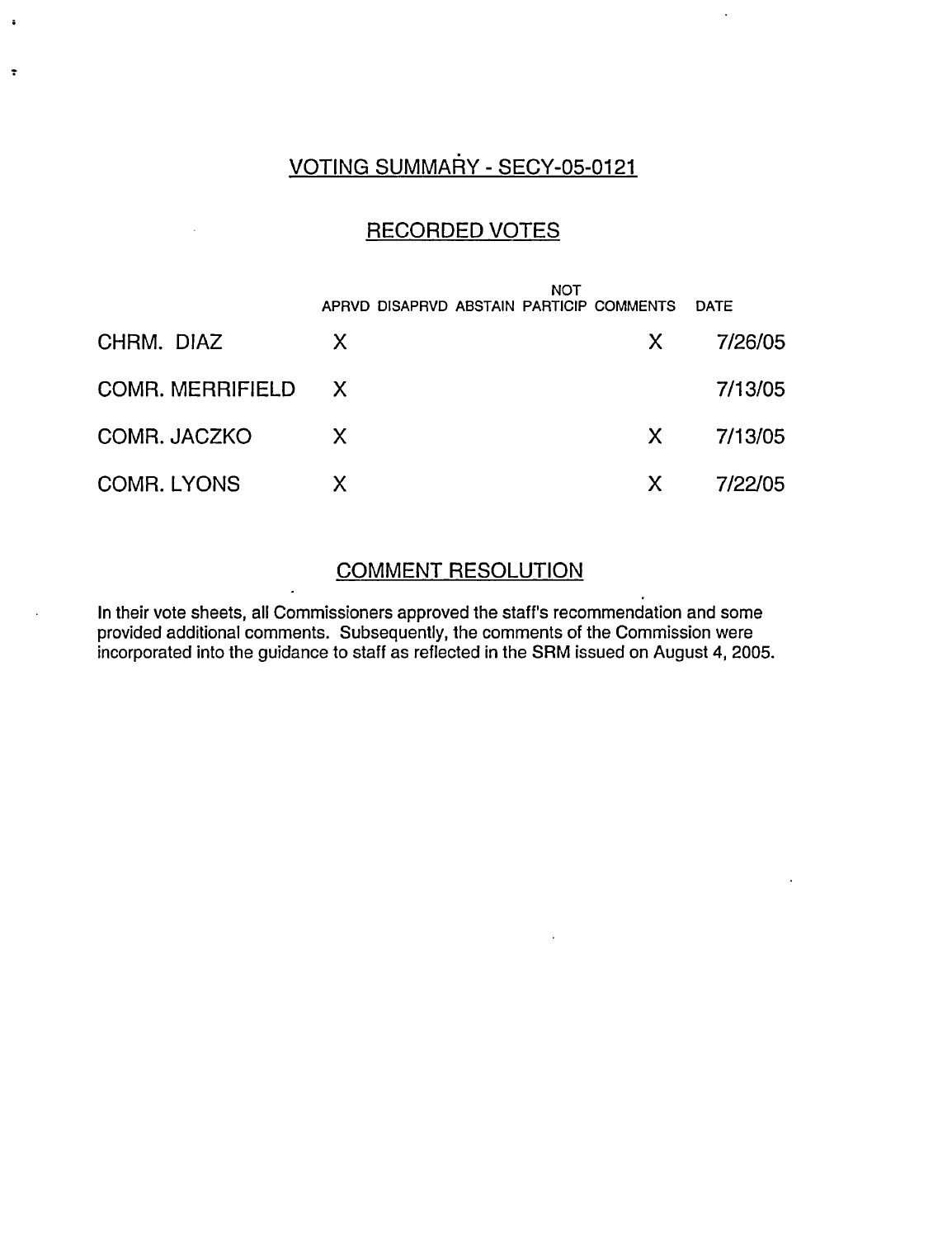## RESPONSE SHEET

Annette Vietti-Cook, Secretary TO:

CHAIRMAN DIAZ FROM:

SUBJECT: **SECY-05-0121** - **REQUEST TO CONSIDER DEVELOPING A FORMAL TRIBAL CONSULTATION PROTOCOL**

| w/comments<br>Approved $\frac{xx}{x}$ Spisapproved | Abstain |
|----------------------------------------------------|---------|
| Not Participating                                  |         |

#### COMMENTS:

I approve the staffs recommendation to engage In consultation with the appropriate Native American Tribal Governments who may be affected by the potential application for licensing of a nuclear reactor to be sited in Galena, Alaska, institute a Tribal Consultation Team, and attend the August 2005 YRITWC Summit. As suggested in its paper, the staff should share with the Commission its plans and resource requirements for development and implementation of a more defined consultation process should the staff determine that such a process should be considered for future activities in the course of this consultation.

SIGNAT DATI

Entered on "STARS" Yes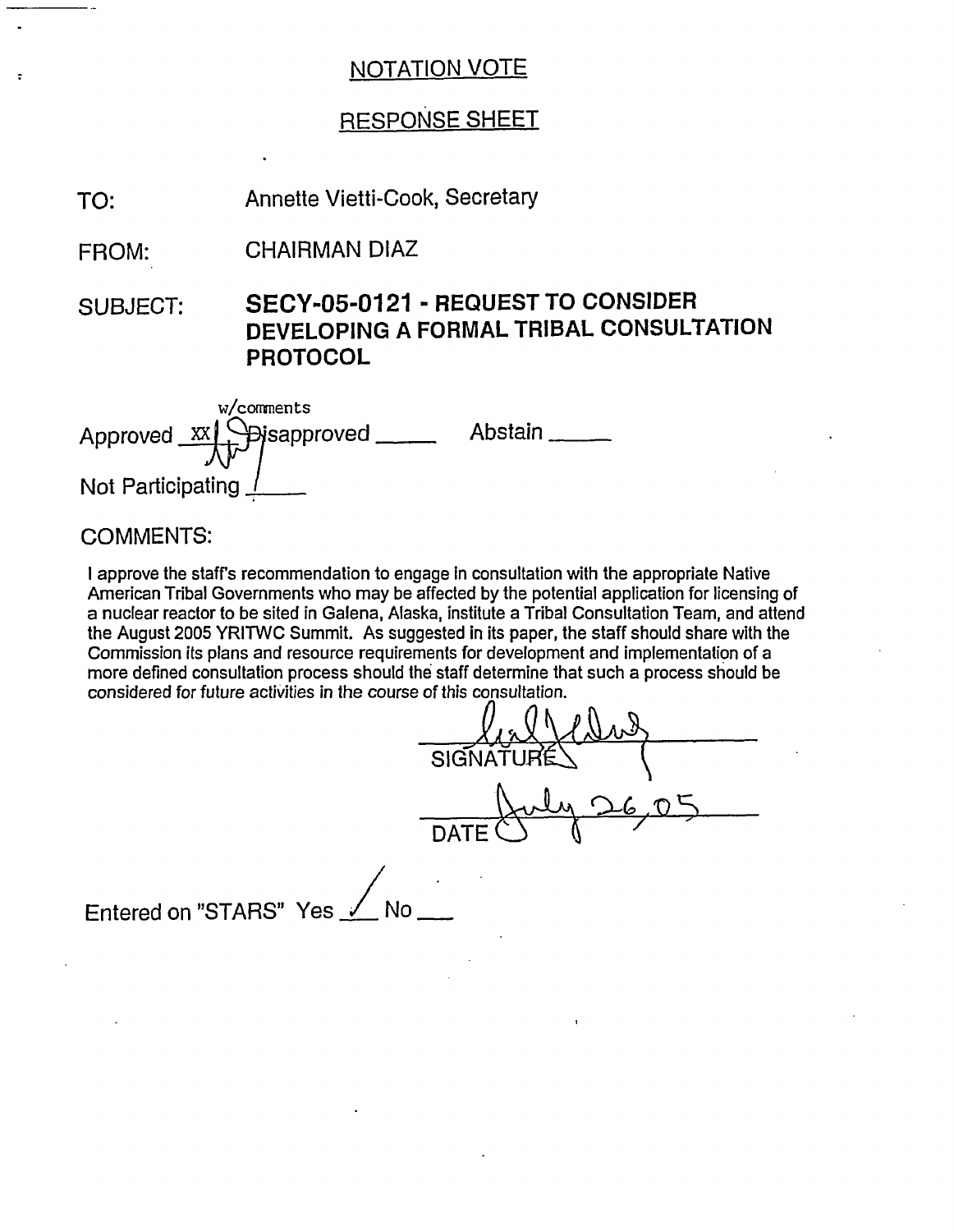$\ddot{\phantom{a}}$ 

 $\ddot{\phantom{a}}$ 

 $\ddot{\phantom{a}}$ 

## RESPONSE SHEET

| TO:               | <b>Annette Vietti-Cook, Secretary</b>                                                                   |  |
|-------------------|---------------------------------------------------------------------------------------------------------|--|
| FROM:             | <b>COMMISSIONER MERRIFIELD</b>                                                                          |  |
| SUBJECT:          | <b>SECY-05-0121 - REQUEST TO CONSIDER</b><br>DEVELOPING A FORMAL TRIBAL CONSULTATION<br><b>PROTOCOL</b> |  |
|                   | Approved Disapproved _______ Abstain _____                                                              |  |
| Not Participating |                                                                                                         |  |
| <b>COMMENTS:</b>  | No additional commets.                                                                                  |  |
|                   | SIGNATURE<br><b>DATE</b>                                                                                |  |
|                   | Entered on "STARS" Yes V No                                                                             |  |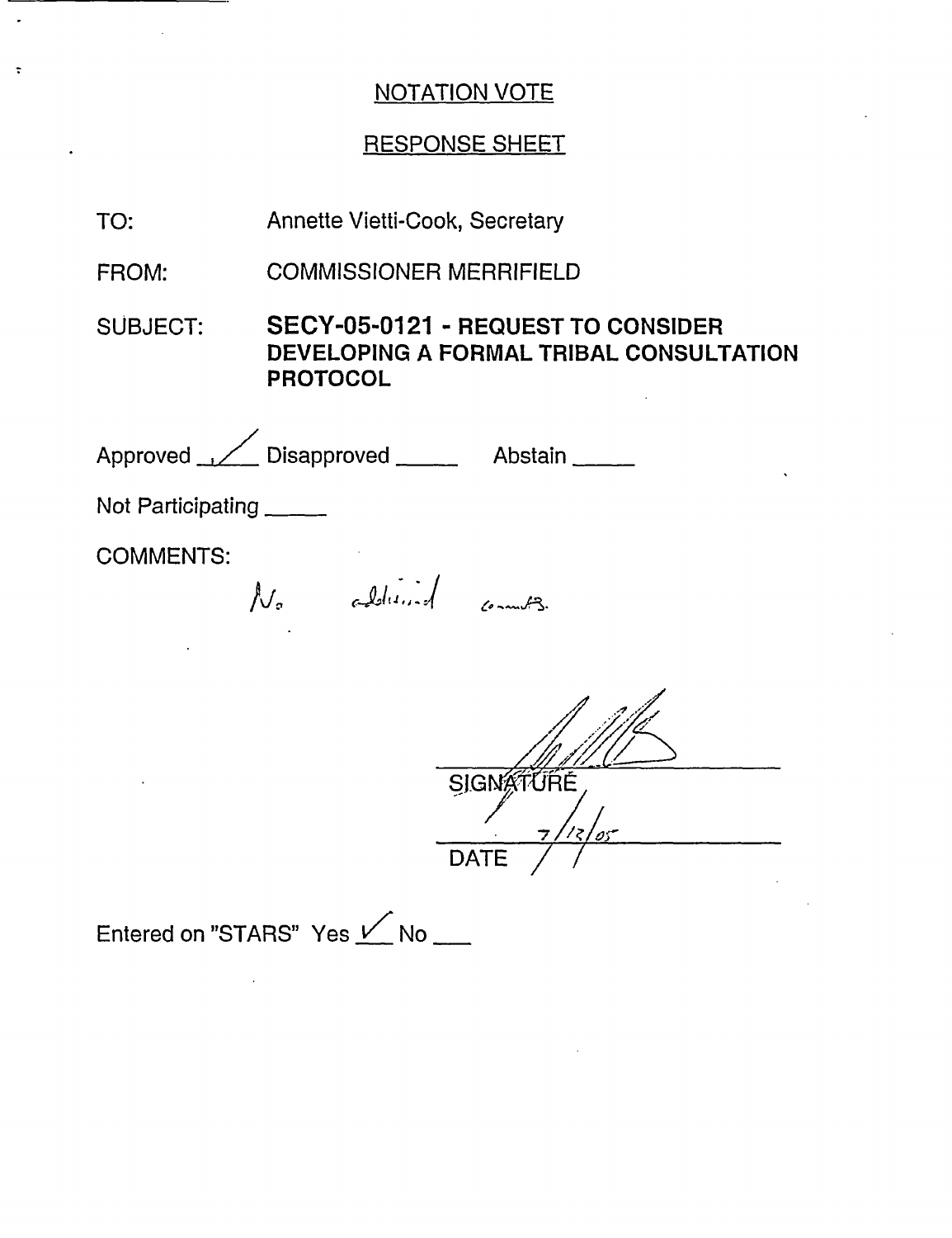#### RESPONSE SHEET

Annette Vietti-Cook, Secretary TO:

COMMISSIONER JACZKO FROM:

SUBJECT: SECY-05-0121 - REQUEST TO CONSIDER DEVELOPING A FORMAL TRIBAL CONSULTATION PROTOCOL

Approved  $X$  Disapproved  $\frac{X}{X}$  Abstain  $\frac{X}{X}$ 

Not Participating

 $\hat{\mathbf{r}}$ 

 $\ddot{\cdot}$ 

COMMENTS: See attached comnents.

 $\mathbb{R}^2$ 

 $1\mu$ / SIGNATURE **I** *;I V i* DATE

Entered on "STARS" Yes  $\times$  No \_\_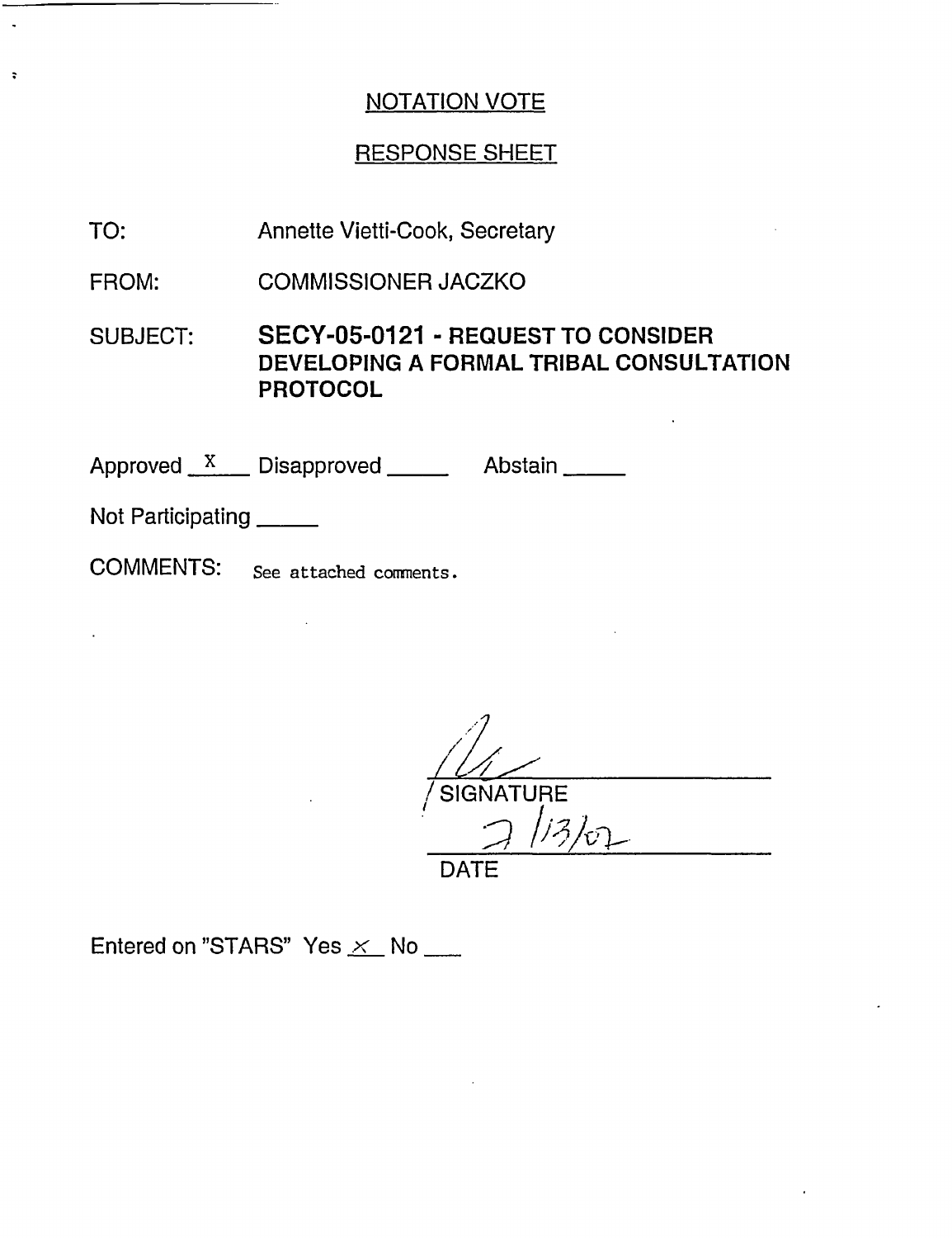#### **Commissioner Jaczko's Comments on** SECY-05-0121 **Request To Consider Developing A Formal Tribal Consultation Protocol**

 $\ddot{\phantom{a}}$ 

I approve the staff's recommendations to begin consultation with the Yukon Inter-Tribal Watershed Council. I believe there are important advantages that can be gained from engaging in this consultation and few, if any, disadvantages - especially given that the staff can accomplish these activities within existing budgetary resources. The overwhelming advantage in my mind is the possibility of increasing the public's trust and confidence in the NRC and in our decisions by establishing an open and transparent framework for communication with a crucial stakeholder population. I look forward to receiving additional information from the staff as this process evolves.

(Gregory B. Jaczko D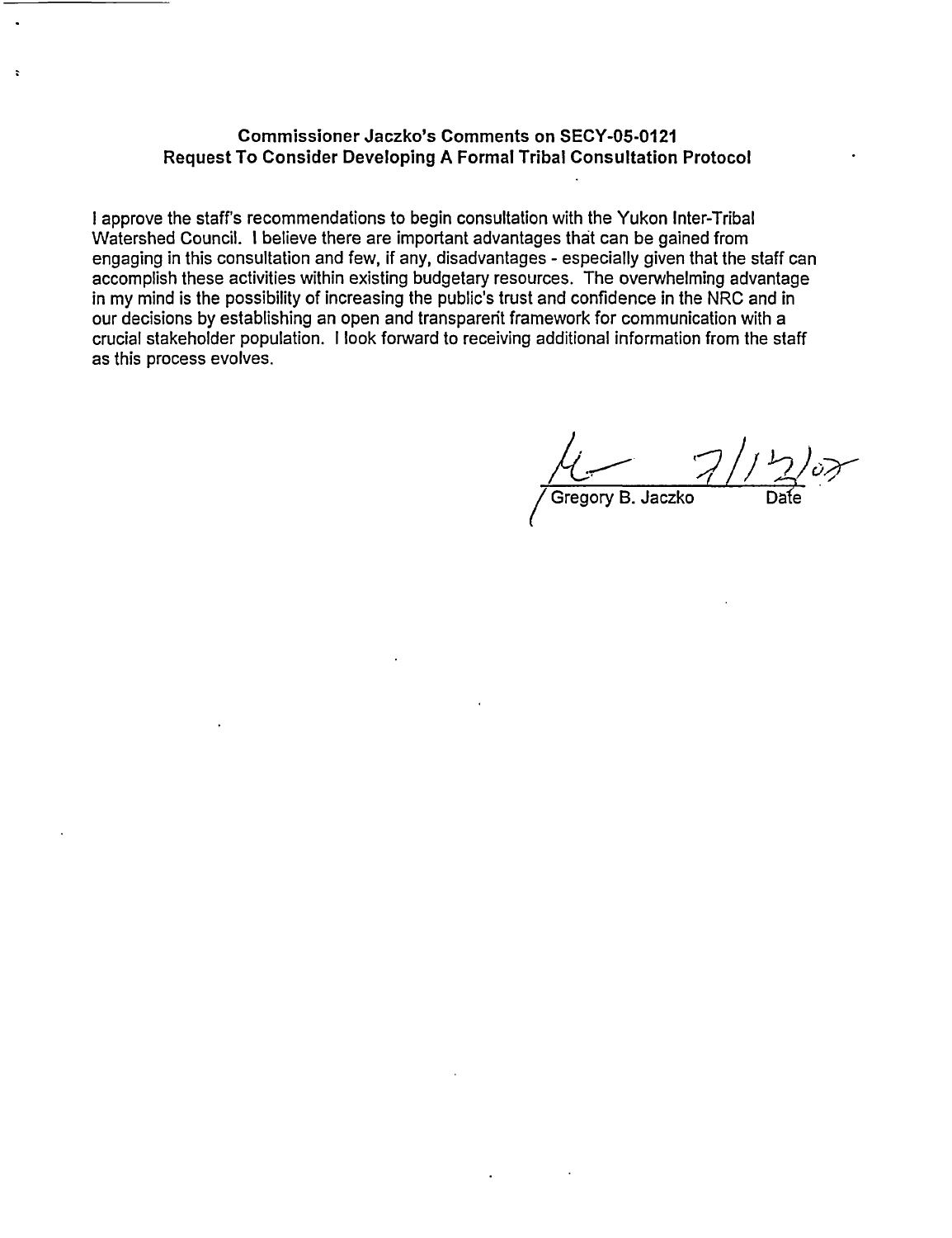#### RESPONSE SHEET

Annette Vietti-Cook, Secretary TO:

COMMISSIONER LYONS FROM:

SUBJECT: SECY-05-0121 - REQUEST TO CONSIDER DEVELOPING A FORMAL TRIBAL CONSULTATION PROTOCOL

Approved X Disapproved Abstair

Not Participating

COMMENTS:

 $\hat{\mathbf{v}}$ 

See attached.

SIGN *71.2s* /0  $dy -$ DATE '

Entered on "STARS" Yes  $X$  No \_\_\_